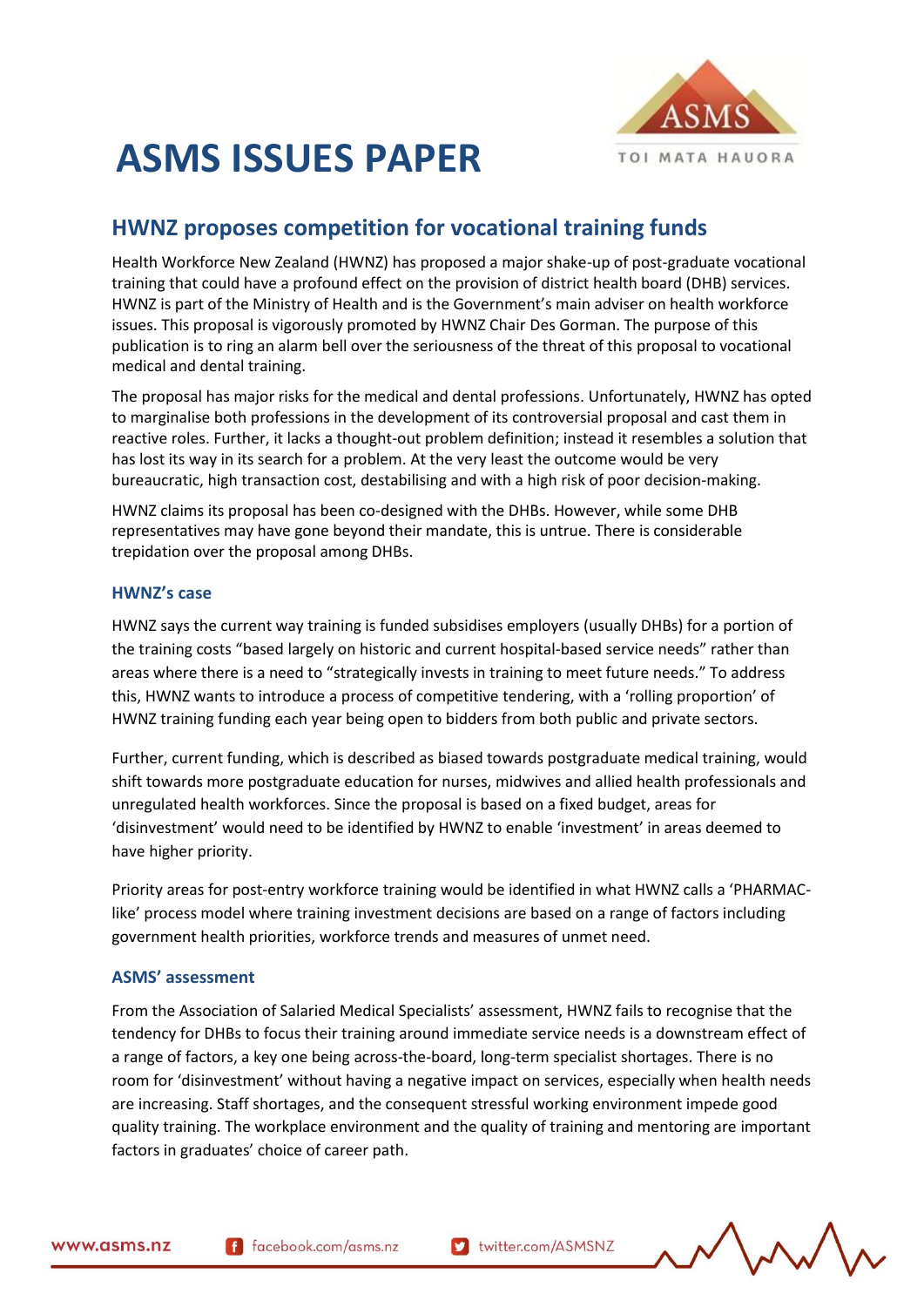Notwithstanding that the proposed solution does not address these issues, in our analysis the proposal is unworkable and potentially damaging because:

- The competitive 'return on investment' model being proposed, requires much more data and information than HWNZ possesses, or indeed any bidder for the contracts would possess. The administration cost of this proposal is not considered. The winner in this is the increased size of HWNZ bureaucracy.
- HWNZ's idea of a PHARMAC-like agency, which under its proposal HWNZ would become, to determine where workforce investment is to be made does not bear scrutiny. Making decisions based on the known costs and efficacy of medicine is vastly different to making decisions on the range of factors discussed here.
- The 'disinvestment' process would be undertaken by HWNZ, which the document says 'needs to be' transparent but makes no attempt as to how that might happen. Again, all this would require a level of sector intelligence and money which HWNZ does not have.
- The unavailability of disinvested specialties as a career choice for medical and dental graduates would likely result in an increase of graduates leaving New Zealand.
- The proposal to extend current funding for post-entry medical training to a range of other disciplines will logically see more disinvestment than investment in medical training.
- In the event of a specialty becoming more vulnerable and under increased stress due to disinvestment, remedial measures are likely to require recruitment of international medical graduates (IMGs) from overseas, contrary to HWNZ's aims to reduce dependency on IMGs.
- The proposal to introduce competitive tendering for contracts will create fragmentation in the system and is contrary to the aims of the New Zealand Health Strategy. The likely high administration costs of assessing and monitoring contracts is not considered.
- The effect of making part of the training funding contestable each year would introduce a great deal of uncertainty into service planning and would require increased demands on senior doctors in continually having to justify training positions.
- The proposal has an ideologically based belief in the use of a form of market forces to shape vocational training and a misplaced belief in how much HWNZ funding is an effective lever for positive change (much of vocational training is funded directly by DHBs).

#### **The way forward**

ASMS does support the proposal to develop a national health workforce strategy, however. It is well overdue. And we make a number of recommendations about its content, including that:

- it takes into account the underlying workforce issues outlined in our submission
- it is used to make a 'business case' for better investment in the health workforce overall
- it recognises the considerable benefits of the current apprenticeship model where training is highly integrated with service provision
- it recognises this model needs to be supported, with refinement to address particular needs (eg, smaller specialties such as dermatology and palliative care where the service orientation of the model is too blunt an instrument to address training needs), rebalancing between generalism and sub-specialism, and with engagement to be led by those who do the training. The current system needs to become more directional in respect of training but not overhauled in the way this proposal would).

f facebook.com/asms.nz